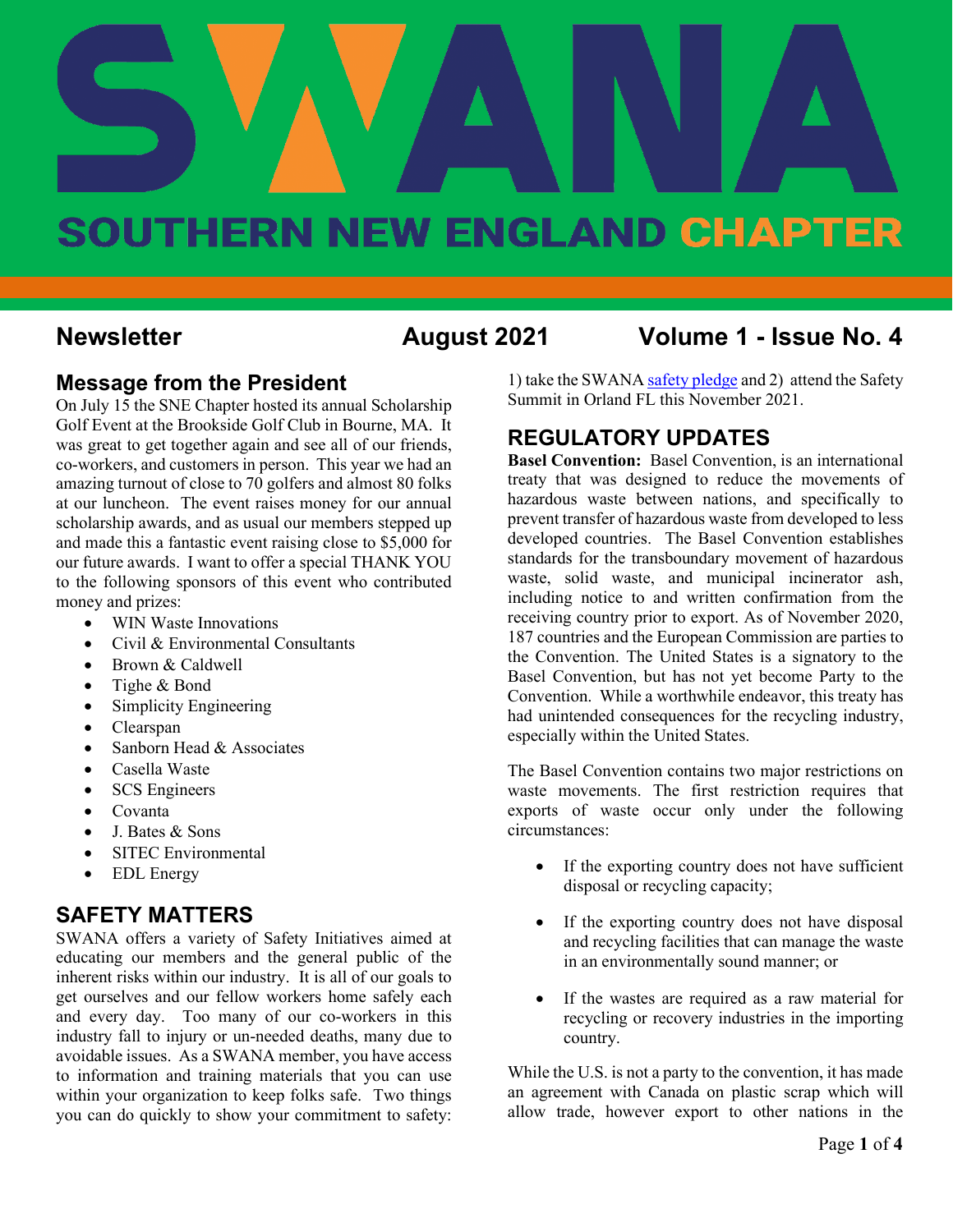convention (up to 187 as of November 2020) is prohibited. SWANA is working with the Core Advocacy Group (COG) to track this issue and formulate SWANA's stance on whether the U.S. should join the Convention or not. This spring, SWANA surveyed the COG representatives regarding whether or not they think the U.S. should ratify the convention. The Board of the SNE Chapter voted to recommend that SWANA officially take a stance that the U.S. should ratify the convention. While there are implications for U.S. law, such as RCRA, it is important that the U.S. be engaged and have a voice in a growing international trend so that we can support fair, safe and environmentally sound recycling.

For more information go the following websites:

[EPA Information](https://www.epa.gov/hwgenerators/international-agreements-transboundary-shipments-hazardous-waste) [Department of State Information](https://www.state.gov/key-topics-office-of-environmental-quality-and-transboundary-issues/basel-convention-on-hazardous-wastes/) [Basel Convention](http://www.basel.int/TheConvention/Overview/tabid/1271/Default.aspx)

#### **TRAINING OPPORTUNITIES**

Do you have a topic you wish someone would talk about? Please reach out and let us know. Our Board will see if we have the local expertise to help pull together a training event focused on issues that concern you.

#### **ODDS & ENDS**

#### **2021 SNE SWANA Scholarship Winners:**

We are pleased to announce that Abby Card and Amanda Siciliano have been awarded scholarships this year in the amount of \$3,000 each.

Abby will be attending the University of Connecticut this fall seeking a Nursing Degree. In high school, Abby was active in the National Honor Society, Future Business Leaders of America, Volleyball and Lacrosse teams, and volunteered at the Day Kimball Hospital, Red Cross blood drives, Salvation Army bell ringing, and the Relay-for-Life run. Abby's essay discussed the responsibility we have as humans to be mindful of the amount of waste we produce, the importance of recycling and composting, how greenhouse gases affect climate change, as well as the role producers and manufacturers have on the product cycle and how the solid waste industry manages waste materials.

Amanda is in the process of obtaining a graduate degree at the University of Maryland in Materials Science and Engineering. Amanda obtained a Civil Engineering degree from Wentworth Institute of Technology in 2020. While there, Amanda attended SWANApalooza (Boston) in 2019, which had an impact on her career and scholastic

goals. Amanda has completed research on the use of plastics in concrete and is currently examining the chemical and mechanical recycling of polymeric materials and the synthesis of a polyelectrolyte membrane for coal ash lithium extraction.

Both Abby and Amanda are well deserving recipients of 2021 SNE SWANA Chapter scholarship awards.

#### **UPCOMING EVENTS**

- EBC Solid Waste: September 2021 PFAS Issues in solid waste. More information to follow
- SNE SWANA October 7, 2021 webinar "Encapsulation of PFAS From Landfill Leachate". More information to follow
- EREF: Electrical Leak Location (ELL) Workshop & Emerg/ing Topics in Landfill Management Summit –  $8/31$  to  $9/1$  – [information here](https://2021erefsummit.givesmart.com/)

#### **WHATS IN THE NEWS?**

- Our northern neighbor, Maine, is setting the trend for Extender Producer Responsibility (EPR) laws by becoming the first state to extend EPR to plastics and packaging material. The Governor of Maine signed the legislation into law on July 13, 2021. While there are some exceptions to the law, this bill requires producers of these items to finance stewardship organizations to help manage and develop methods to better collect and recycle the products on the producer's behalf. It is expected that Oregon will be the next state to enact a similar law, with other states monitoring closely to enact similar bills over the next few years. More information on the legislation can be foun[d here.](https://legiscan.com/ME/bill/LD1541/2021)
- MIRA Request for Proposals (RFP's): CT MIRA has two (2) RFP's on the street looking for entities to assist with the Transportation and Disposal of Municipal Solid Waste. Both are due on August 16<sup>th</sup>, 2021 and can be accessed [here.](https://www.ctmira.org/business-links/current-bids-rfp-rfq/)
- Could Boston have its own waste processing and disposal facility? As part of the Zero Waste 2035 plan, Boston is evaluating its long term options to manage its generated materials. Read the [article](https://www.dotnews.com/2021/following-trail-your-trash-after-it-has-been-taken-bin) from April this past year and check out the Boston website for more information.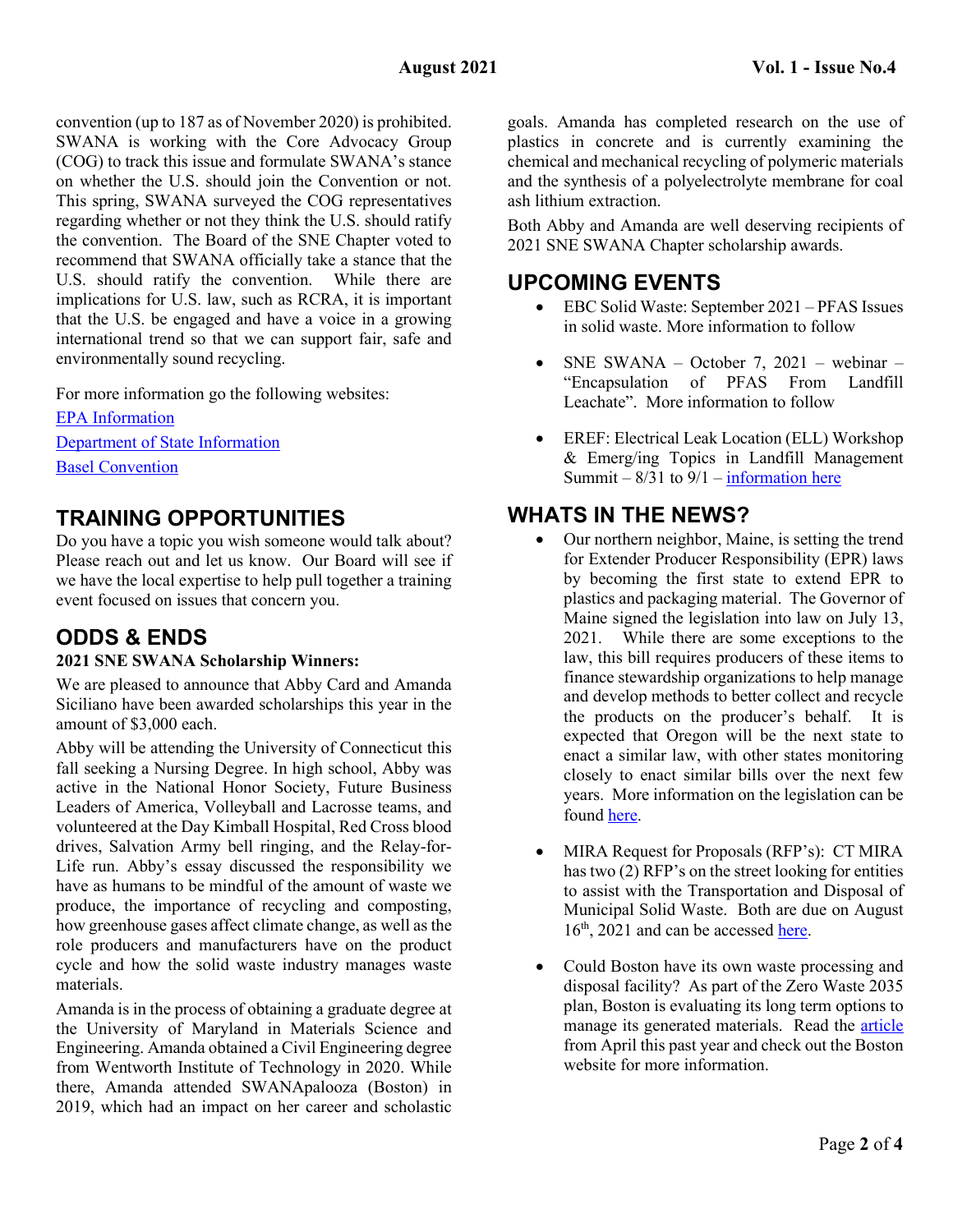## **Chapter Officers and Board of Directors**

## *Officers*

**Brian N. Card, P.E. President** WIN-Waste Solutions

**Lindsey Welcome, P.E. Secretary** Brown & Caldwell

**Ron St. Michel, P.E. Vice President** Sanborn, Head & Associates, Inc.

**Inga Lermontov-Hoit Treasurer** RI Resource Recovery Corporation

**Phil Goddard Past President** Town of Bourne

#### *Board Directors*

Barry Van Laarhoven, P.E. Region 8 Director Civil & Environmental Consultants

**Katie Scott** Director Brown & Caldwell

**Joseph Brennan** YP Director RI Resource Recovery Corporation

**Amy Knight, P.E.** Director Civil & Environmental Consultants

**Jackie Caceci, P.E.** CT Director Tighe & Bond

**Greg McCarron, P.E.** Director SCS Engineers

**Scott Alfonse** Director Greater New Bedford Refuse District